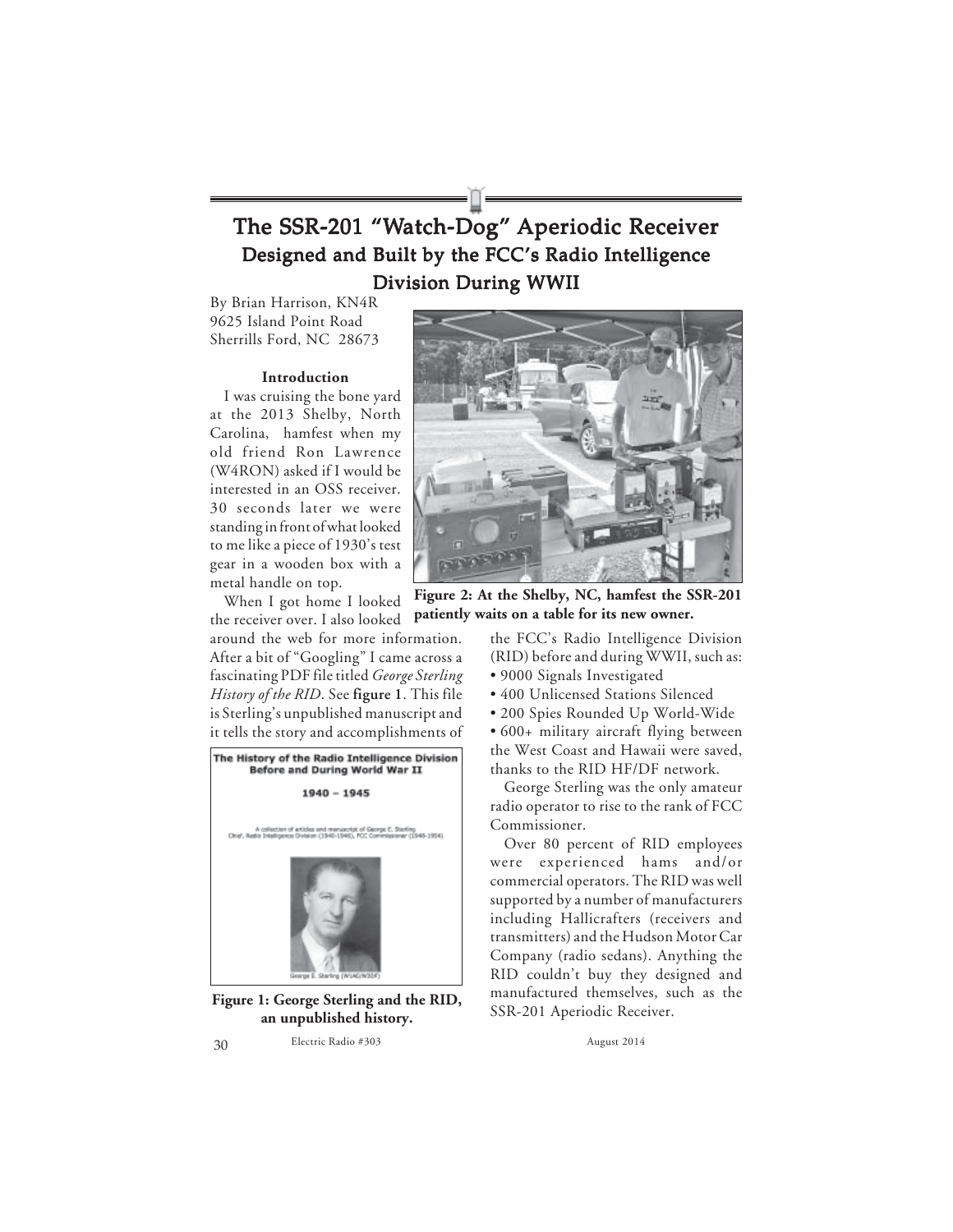

**Figure 3: The SSR-201 receiver used black wrinkle paint and white lettering.**



**Figure 4: The SSR-201 was built into a simple blonde-colored wooden case with a hinged front cover.**

#### **The Aperiodic Receiver**

 The purpose of the aperiodic receiver was to provide "early warning" of anyone in close proximity transmitting on any frequency usable for DX. Afterwards,

Electric Radio #303 August 2014 August 2014

other receivers and antennas would be used to identify the transmission's frequency and take bearings to find its source.

For the aperiodic receiver to work reasonably well, the number of local strong signals needed to be as few as possible. World events were happening that would help quiet the ether: as of June 4,

1940, U.S. hams were no longer allowed to communicate outside of the U.S., and after December 8th, 1941, all amateur transmissions below 54 MHz were prohibited.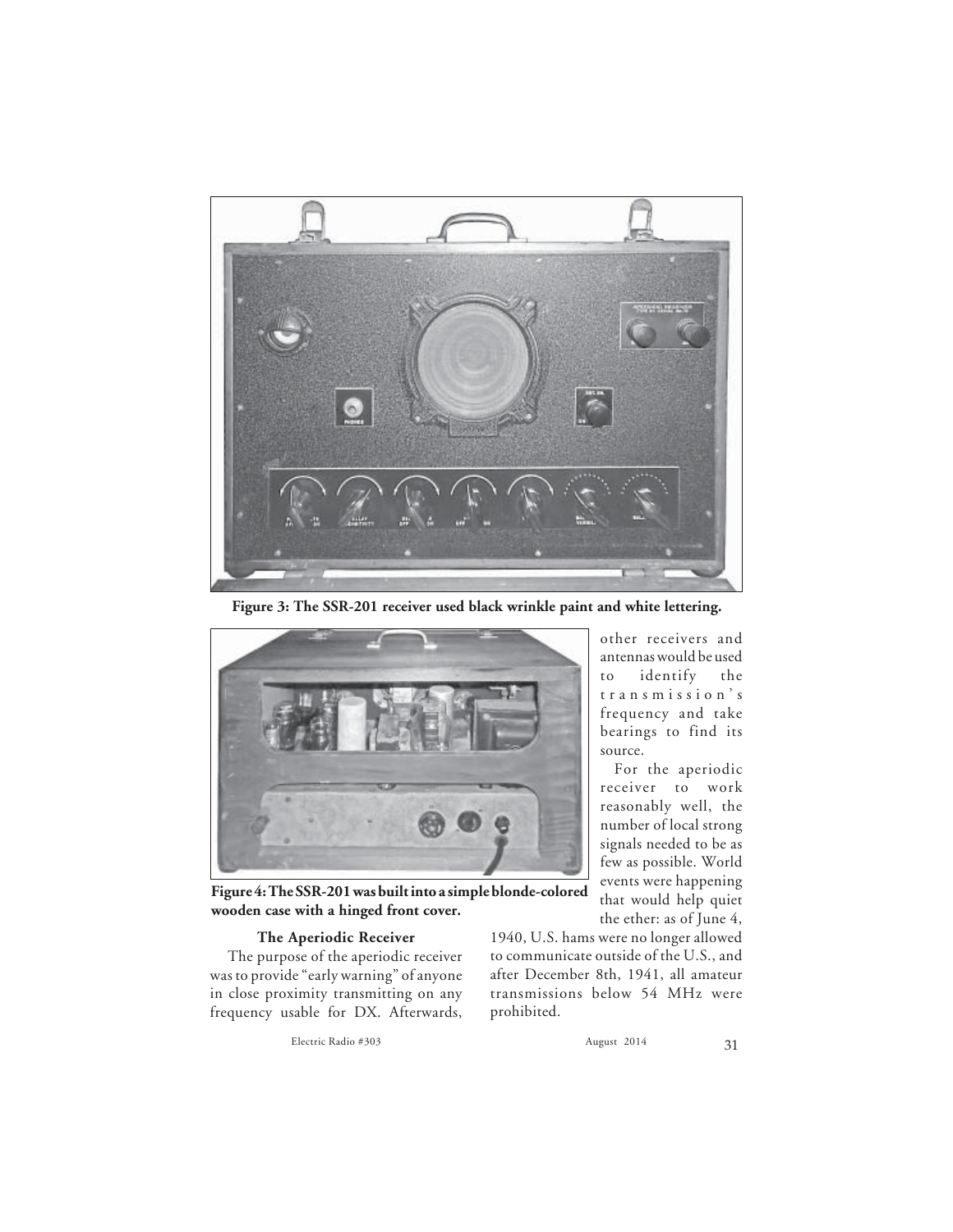

**Figure 5: This photo of the RID "prowl car" does not show a SSR-201 in use, but the government agents are using the Hallicrafters SX-28 in direction-finding applications with a retractable loop, mounted on the roof of the vehicle. The Hudson Motor Car Company had contracts for some of the FCC radio sedans.**



**Figure 6: This is a schematic for the series-K SSR-201 receiver.**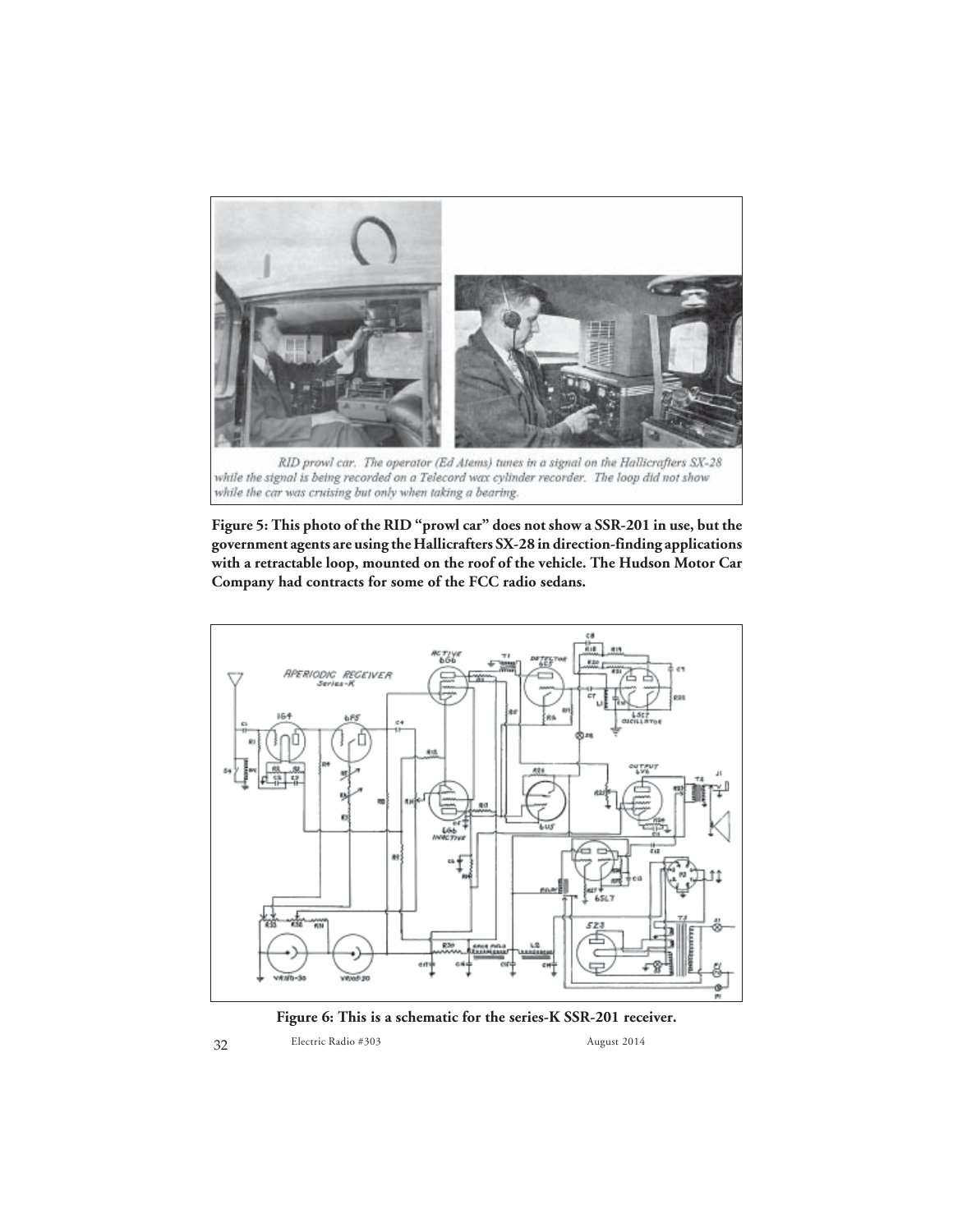

**Figure 7: This is a top-chassis view of SSR-201, S/N 45, from the OSS.**



**Figure 8: In this below-chassis view of SSR-201, S/N K70, notice the use of "tag" boards (mounting boards) for all of the discrete components, resistors and capacitors, associated with nearby electron tubes.**

Electric Radio #303 August 2014 August 2014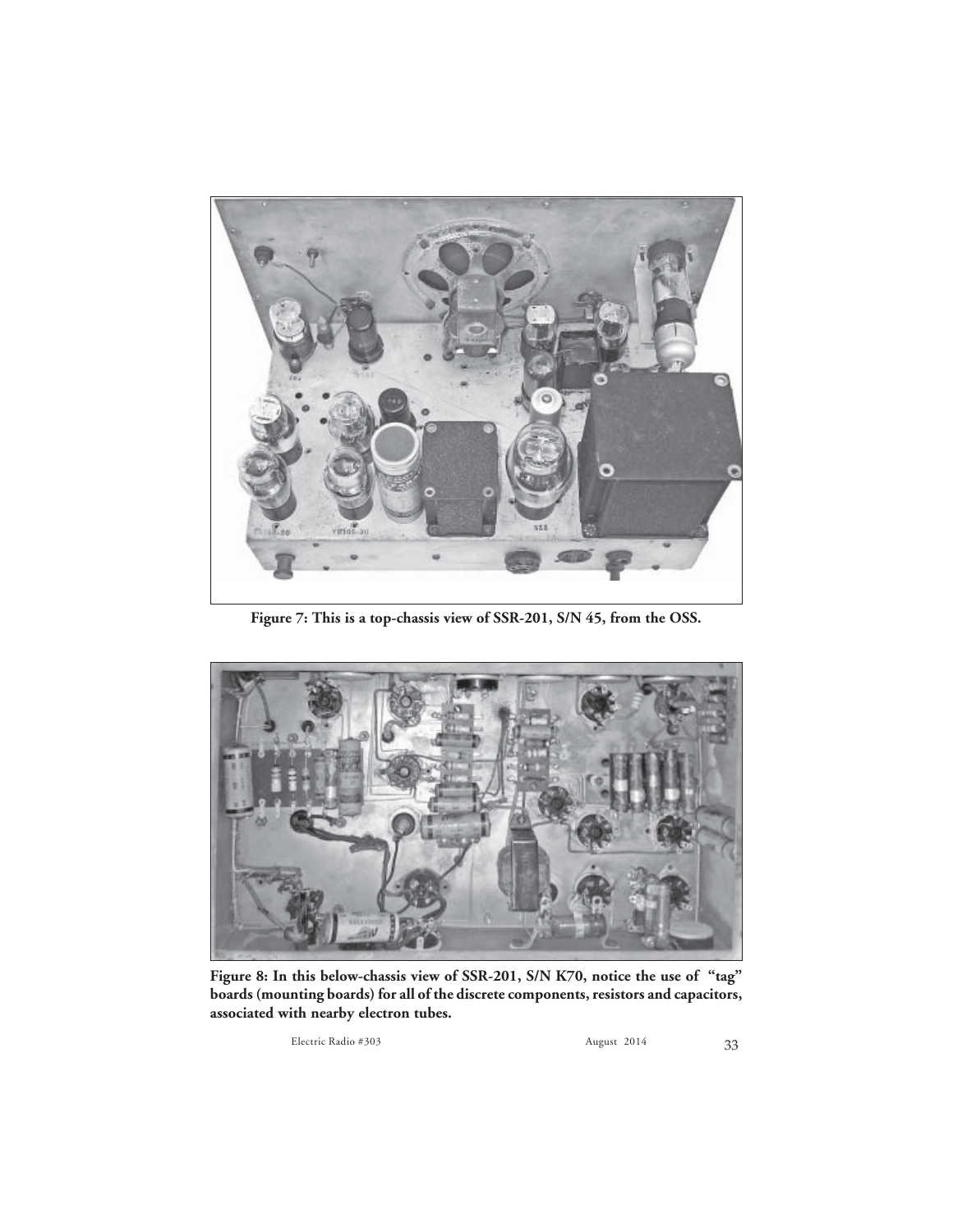In Sterling's history manuscript there are a number of references to the aperiodic receiver, summarized below:

Page 17:

"Since we had neither enough men or money to provide a continuous surveillance over enemy suspects who might be engaged in clandestine operations, it became necessary to develop a radio receiver which would respond to any signal within the communication range of the spectrum at that time, yet insensitive except to the strongest signal. Out of this requirement an aperiodic receiver was developed by two RID engineers, James Veatch and William Fellows. This receiver was used to advantage in our mobile units and providing surveillance at fixed locations such as the Japanese internment camp. It paid off too. It was subsequently adopted by the Navy and OSS."

Page 20:

"When the war was underway, most manufacturers were loaded with defense contracts and not interested in small orders. Consequently RID persuaded Mr. Manuel Kann, W3ZK, of Baltimore to manufacture our aperiodic receivers and Adcock direction finder parts in the basement of his home at nights aided by technicians employed at local broadcasting stations when they were off duty. Before Kann knew it, he was up to his neck in the manufacturing business for the Navy Department and OSS as well as RID. I imagine his neighbors often wondered what went on in his house with lights burning in the basement and particularly with men going in and out all hours of the night." See the sidebar that has more information on this house in Baltimore, MD.

Page 60:

34 Electric Radio #303 August 2014 "Prior to the attack on Pearl Harbor I

Author's Notes: Manuel Kann's QTH (W3ZK) during 1940-1951 is listed as 3309 Leighton Avenue, Baltimore, MD. Thanks to Pete (NL7XM) and Steve (W3HF) and their collections of early ham call books for this information. The house still exists, I would love to see that basement! After the war Kann teamed up with RID Technical Head Charles Ellert (W3LO) to incorporate Kann-Ellert Electronics Inc., which sold amateur radio equipment in Baltimore.

had assigned three mobile units in the District of Columbia to provide a special surveillance over certain embassies. In the wee hours of Tuesday, December 9, 1941, Monitoring Officer Morris Blum in charge of one of the units radioed my office (I had slept in my office from December 8th going to a hotel when I could for a bath and change of clothes) stating that his aperiodic receiver, which I previously described, had sounded off on a strong signal with the call letters "UA." With another receiver he identified the frequency and I immediately alerted the other mobile units to guard the frequency and take bearings on any transmissions."

### Page 265:

"In the general alert which followed that shocking Sunday morning we had put several mobile monitoring units out cruising the Washington streets. These were equipped not only with loop direction finders but with a device we called the watch-dog, an aperiodic receiver we had developed which would sound an alarm when it received a strong signal on any of a wide range of frequencies. (It was patented by two RID engineers and later used by OSS and the Navy.) In the wee hours of Tuesday,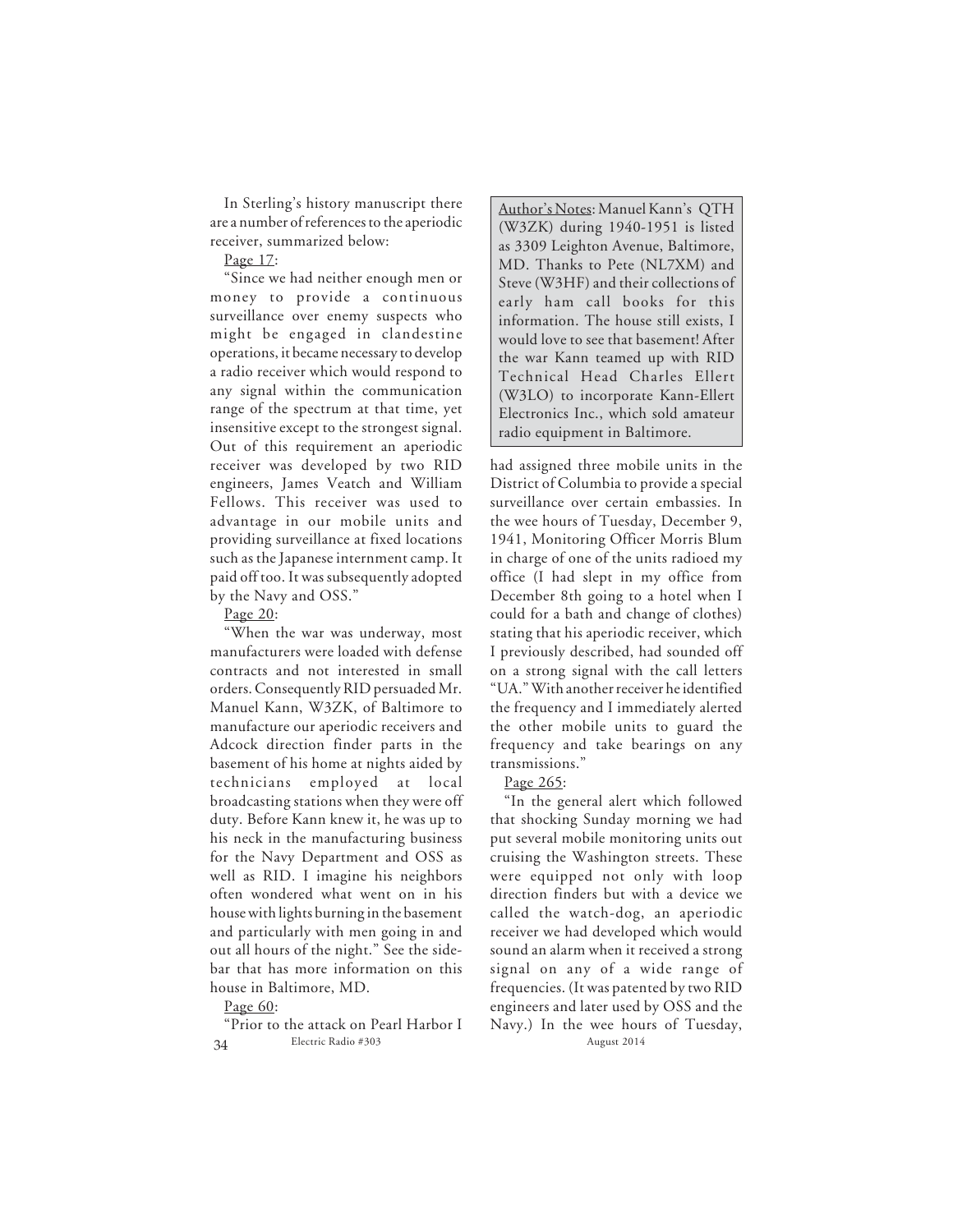

**Figure 5: Direction finding plots were used to pinpoint spy transmissions.**

December 9, one of these watch-dogs was triggered by signals on a transatlantic frequency."

On page 97 I even found a reference to RID activities in New Bern, North Carolina. (My SSR-201 was found in New Bern by the previous owner 15+ years ago.) The following is a verbatim report of RID Monitoring Officer, Gene Brizendine, recounting his experiences while on a coastal patrol assignment that took him and his associate Wilson to

Cape Hatteras:

Electric Radio #303 August 2014 August 2014 "Early in 1942, Carl Wilson and I were dispatched to the East Coast, driving the direction-finder Hudson sedan. We were headed on what was to be a most interesting assignment. We later learned that we would literally live by night, in the custom-built sedan vehicle...for several months. We were assigned the entire cut-up coastline of North Carolina, to monitor Nazi submarine communications with shore-based agents.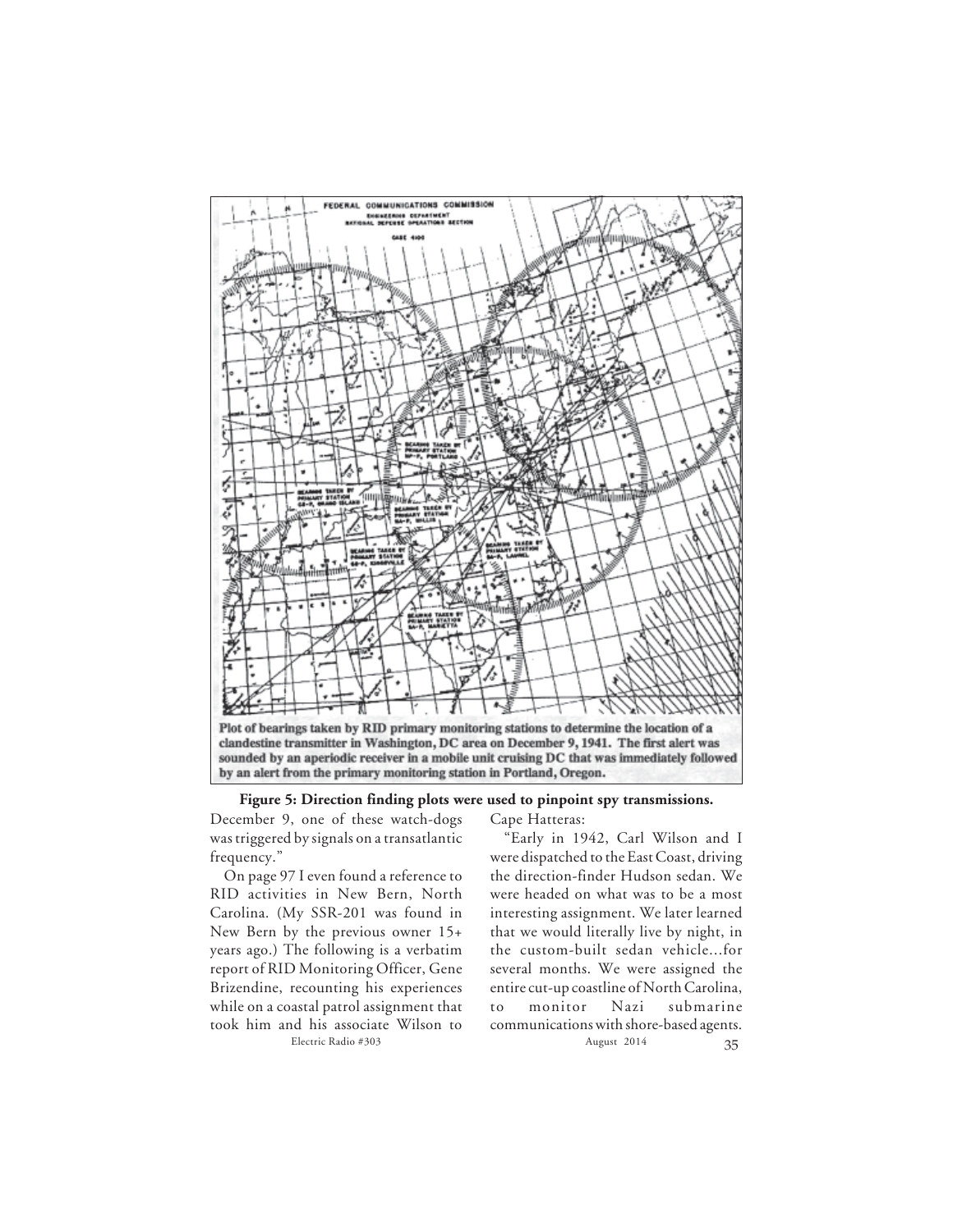Quarters for sleeping in the daytime were established in the home of one Mr. Ives, a retired cotton broker, in New Bern."

So possibly, was my receiver misplaced, pinched, abandoned, or made surplus after the war?

By the way, the only known example of an "OSS" SSR-201 unit has a serial number of 45 and sports a black leatherette-covered metal case and leather carrying handle. It resides in the "Jan Corver" amateur radio museum in Budel, Netherlands. (Thanks to Louis Meulstee, PAØPCR, author of the *Wireless for the Warrior* series for this information).

In preparation for a presentation at an event for "Antique Radio Charlotte " (AWA) in March 2014 on *The RID in WWII,* including a demo of the SSR-201, Ron Lawrence (W4RON, Matthews, NC) lightly cleaned the radio's wooden cabinet while Steve Ellington



**Figure 7: Data tag for SSR-201, S/N K3**

(N4LQ, Charlotte, NC) repaired the chassis by replacing most of the caps throughout with modern equivalents. Steve made "Youtube" videos as he brought the SSR-201 back to life. (Google "youtube aperiodic radio" to see these videos.)

With no manual or documentation to refer to, Steve came up with ideas on how the receiver's front panel controls should be set.

Fifteen minutes before my Charlotte AWA session was to begin, Jim Kreuzer



36 Electric Radio #303 August 2014 **Figure 6: SSR-201 number 45 in the OSS display in Belgium is nearly the same.**

SSR-201\_sn45\_OSS\_front